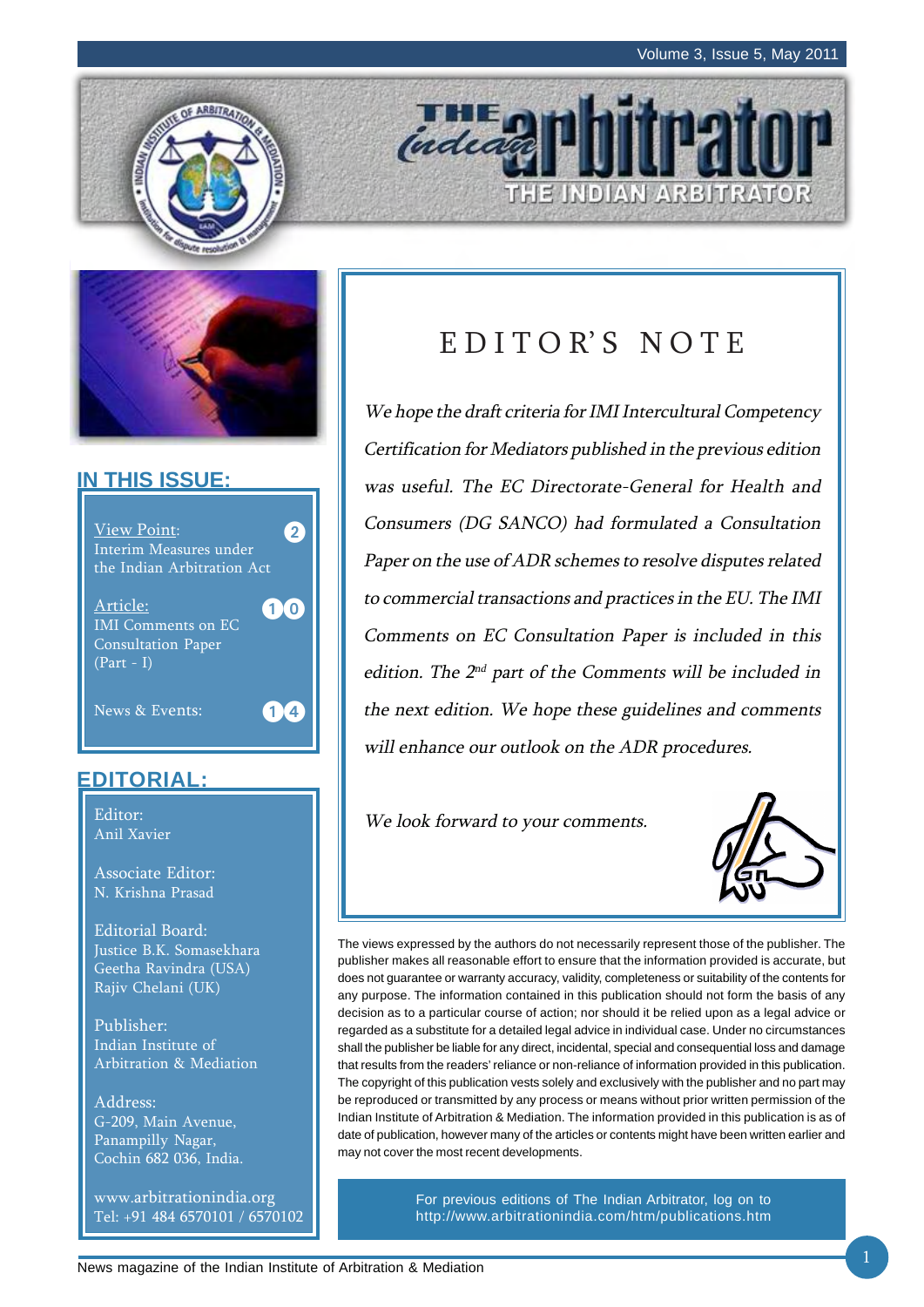

# Interim Measures under the Indian Arbitration Act : BARCELONA PANDA

In arbitral proceedings, the need often arises for provisional remedies or other interim measures of reliefs. Even though the basic philosophy of Arbitration is against Court intervention, for many reasons such judicial interventions are inevitable. Under the Indian Arbitration Act, the Courts not only have the power to grant interim measures, but this power, in most cases, is wider than that of the Arbitral Tribunal. The Author looks at the powers, scope, pros and cons of the provision for interim measure in the Indian Arbitration Act vis-à-vis the UNCITRAL Model Law.

## INTRODUCTION

In arbitral proceedings, the need often arises for provisional remedies or other interim measures of reliefs because, in reality, arbitral proceedings are no less adversarial than litigation in public courts. When a dispute arises, aggrieved party is always concerned with protecting his interest either in movable or immovable properties. Party is always interested in taking timely action against another party or parties so that his or her interest in the properties is protected. This prompt and timely action makes other party or parties unable to play any sort of mischief by way of tampering with properties. Thus Arbitration and Conciliation Act, 1996, under Section 9 gives parties power to approach Courts for seeking interim measures. Often it sounds against the basic philosophy of Arbitration for allowing Court's intervention, but for many reasons such judicial interventions are inevitable.

### INTERIM MEASURES: CONCEPT

Interim Measures are granted during the pendency of adjudication of a dispute and are usually in the form of injunctions, specific performance, pre-award attachments etc. By definition, 'interim reliefs' are temporary or interim in nature and are granted in advance of the final adjudication of the dispute by the arbitral tribunal.

## $(A)$  Types of interim measures:

Provisional remedies and interim relief come in many forms, depending on the parties involved and context of the dispute. Interim reliefs may be broadly classified into the following categories<sup>1</sup>:

#### (Footnote)

1 See, Lira Goswami, Interim Relief under the Arbitration Act, 1996. (Goswami) Speech at New Delhi: 2000, available at www.arbitrationicca.org/media/0/12119958380600/2000.pdf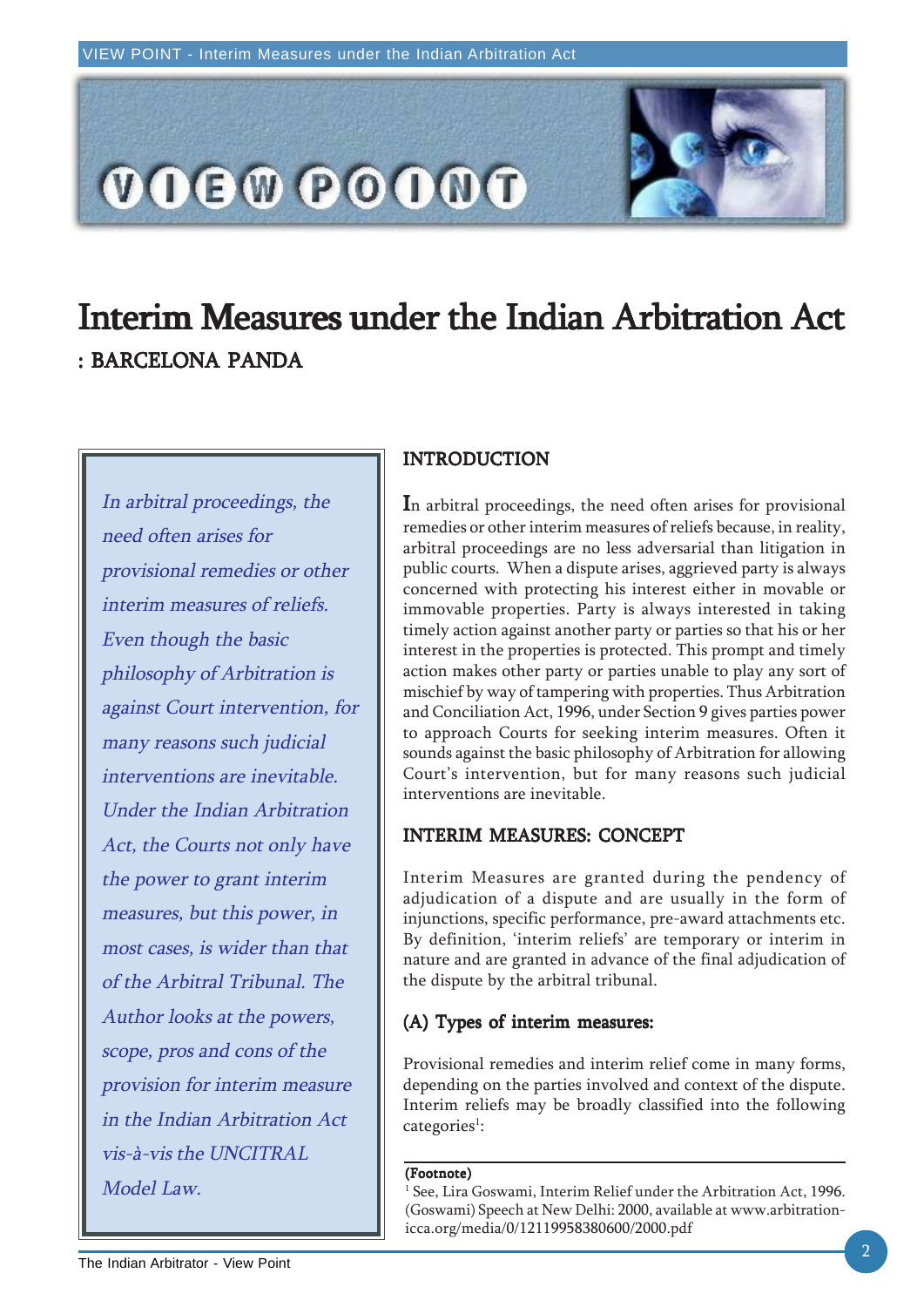

- (a) Reliefs which are procedural in nature e.g., inspection of property in possession with third parties or compelling the attendance of a witness.
- (b) Reliefs which are evidentiary in nature and are required to protect any document or property as evidence for the arbitration; and
- (c) Reliefs which are interim or conservatory in nature and are required to preserve the subject matter of the dispute or the rights of a party thereto or to maintain the status quo and to prevent one party from doing a particular act or from bringing about a change in circumstance pending final determination of the dispute by the arbitrators.

These reliefs can be provided by granting an interim injunction, appointing a receiver, making of an attachment order or any other interim order for securing the amount in dispute or for the preservation, custody or sale of the property in dispute. During the pendency of a proceeding in a court, a party may make an application for grant of an interim measure(s) and the court may grant such measure(s) as permitted under the procedural rules governing the powers of the court or those that it may derive through its inherent powers.<sup>2</sup>

The principle governing the grant of interim measures is the use of judicial discretion by a Court while taking into consideration questions pertaining to balance of convenience, the applicant's ability to make out a prima facie case and most importantly the irreparable harm that would be caused in the event the measure is not granted.

Under Indian Law, court's have both the express power of granting interim measures under Order 39 Rule 1 and Rule 2 of the Civil Procedure Code as well as their inherent power under section 151 to grant an interim measure other than that specified under Order 39, Rule 1 and 2.3

#### (B) Interim measures under Arbitral Proceedings:

Arbitration is a forum for adjudication that is a departure away from courts and in fact, court interference has been considered a bane to its development.<sup>4</sup> However, under arbitration procedural statutes and rules, courts not only have the power to grant interim measures but this power, in most cases, is wider than that of a Tribunal.

Though, it has been realised that a total curtailment of the court's power to grant interim measures during the pendency of arbitration cannot be envisaged and it is necessary to allow the court to grant interim measures, courts have, keeping in mind the new changes in legislative thinking, reduced their interference in arbitration proceedings. However it is not possible to completely do away with the role of the court as the nature of interim injunctions make it necessary to go to a court of law and it is possible that the very purposeof seeking an interim measure may be defeated.

#### (Footnote)

Iron rusts from disuse; Water loses its purity from stagnation... Even so does inaction sap the vigor of the mind. ~Leonardo da Vinci~

<sup>2</sup> P.M. Bakshi, Mulla-The Code of Civil Procedure, 12th ed., p. 1007.

<sup>3</sup> Ibid, Under Indian Law there was a conflict of judicial opinion on the question whether Court's could issue a temporary injunction through the use its inherent power u/s 151 of the Code of Civil Procedure when the case did not fall with the purview of Order 39 Rules 1 and 2. The matter was settled in Manohar Lal v. Seth Hira Lal, (1) SCR 450, wherein the Supreme Court of India held that a Court had power u/s 151 to issue injunctions for matters not falling in Order 39, Rules 1 and 2.

<sup>4</sup> Arthur Marriott, Q.C., Indian and International Arbitration, (Marriott), Address delivered on 6th May. 2002 at New Delhi.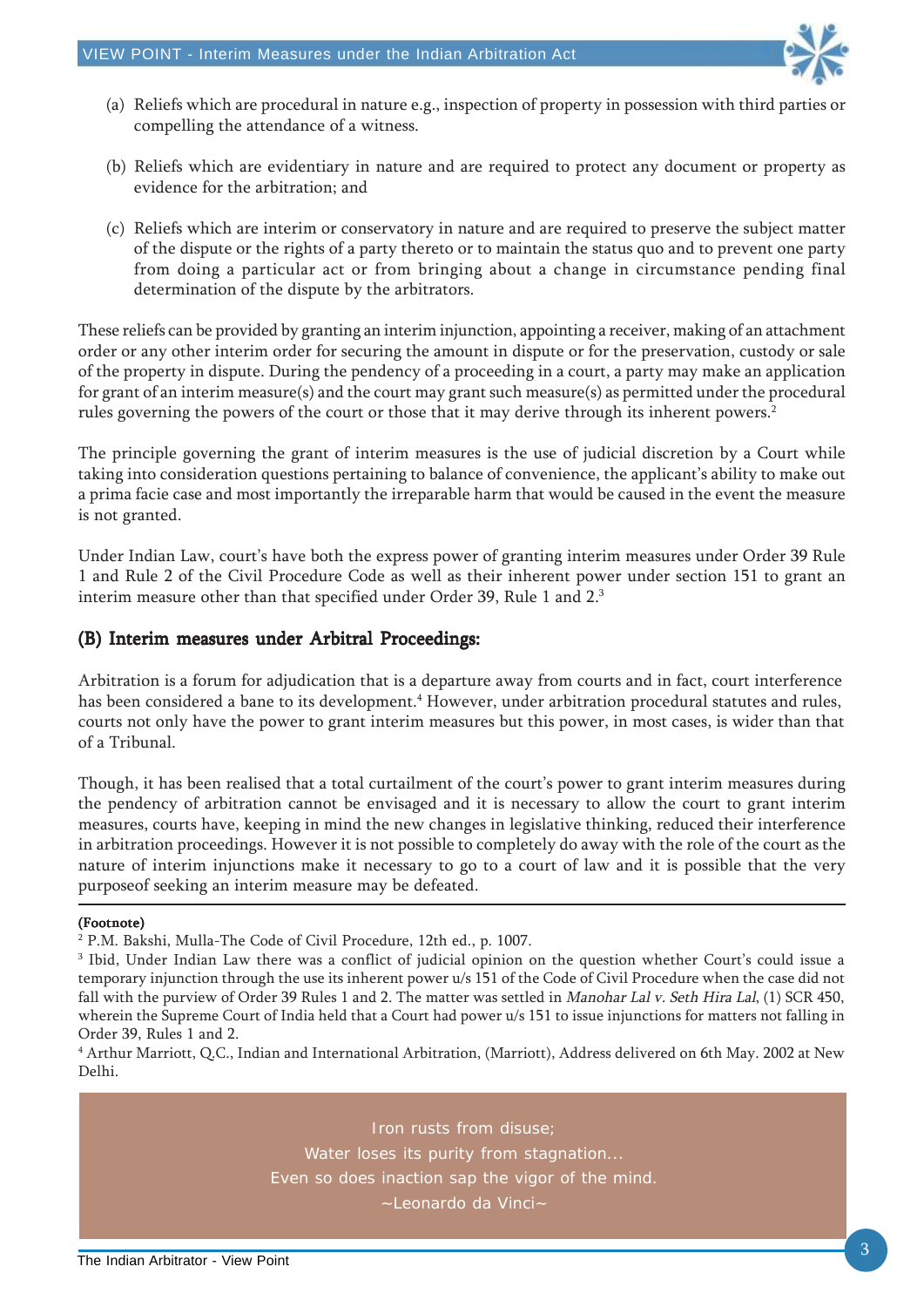

### INTERIM MEASURES GRANTED BY COURTS UNDER SECTION 9 OF THE ACT

#### $(A)$  Section 9 of the Indian Act:

It appears that the scope for application of an interim measure under section 9 of the Indian Act is as wide as the scope under Article 9 of the UNCITRAL Model Law. Section 9 allows a party to seek those interim measure laid down under sub-clause (a) to (d) as well as 'any other measures' a court deems appropriate under sub-clause (e).5 Moreover, section 9 does not limit the grant of interim measures to the subject matter of the dispute and secondly, sub-clause (e) grants courts the discretionary power to grant such interim measures as appears just and convenient.

The interesting difference between Article 9 and Section 9 is that Article 9 states that it shall not be incompatible for a party to apply to a court, leading to the inference that the UNCITRAL Model did not really encourage applications to courts but just held that such applications did not suffer from incompatibility. Section 9, on the other hand, does not read on the road of incompatibility but, in effect, grants leave to the parties to apply to a court for seeking an interim measure.

#### (B) Time for invoking the Court's jurisdiction (under the Indian Act):

One of the controversies that emerged after the passing of the Indian Act was with regard to the point of time when an application could be made to a court for granting interim relief. This controversy was finally settled by the Indian Supreme Court in its high-water mark judgment in Sundaram Finance vs. NEPC.<sup>6</sup> The Madras High Court while interpreting Sec. 9 had ruled that in cases of prior referral under section 9 at least a notice for commencement of Arbitration was necessary.

Justice B.N. Kripal ruling on behalf of the Court overruled the judgment of the High Court and held that an application under section 9 could be made even prior to sending notice for commencement of the Arbitration to the other party. Holding otherwise, according to Kripal J. would be rendering the meaning of the words 'before ... the arbitral proceeding' otiose. In his judgement, Kripal J. keeping in view, Article 9 of the UNCITRAL Model Law opined that Article 9 clarifies the mere request to a court by a party to an arbitration agreement for an interim measure 'before or during arbitral proceedings' and it would not be incompatible with the arbitration agreement, meaning thereby that the arbitration proceedings could commence after a party had approached the court for an order for interim protection.<sup>7</sup>

The Supreme Court, in *Sunderam Finance Ltd. v. NEPC India Ltd*.8, held that Section 9 is available even before the commencement of the arbitration. It need not be preceded by the issuing of notice invoking the arbitration clause. This is in contrast to the power given to the arbitrators who can exercise the power u/s 17 only during the currency of the Tribunal. Once the mandate of the arbitral tribunal terminates, Section 17 cannot be pressed into service.

### (C) The UNCITRAL Model Law – Article 9:

Article 9 of the UNCITRAL Model Law dealing with arbitration agreements and interim measures granted by courts lays down as under:

'It is not incompatible with an arbitration agreement for a party to request, before or during arbitral proceedings, from a court an interim measure of protection and for a court to grant such measure'.

Article 9, as can be seen, is expansive for it allows a party to request from a court an interim measure of protection, without limiting such measures to 'the subject matter of the dispute', as in the case of Article 17 meaning thereby that under the UNCITRAL Model Law courts may order any measures including pre-

#### (Footnote)

<sup>5</sup> Section 9: Interim measures etc. by Court.

<sup>6</sup> AIR 1999 SC 565.

<sup>7</sup> Ibid. at p. 569

<sup>8</sup> AIR 1999 SC 565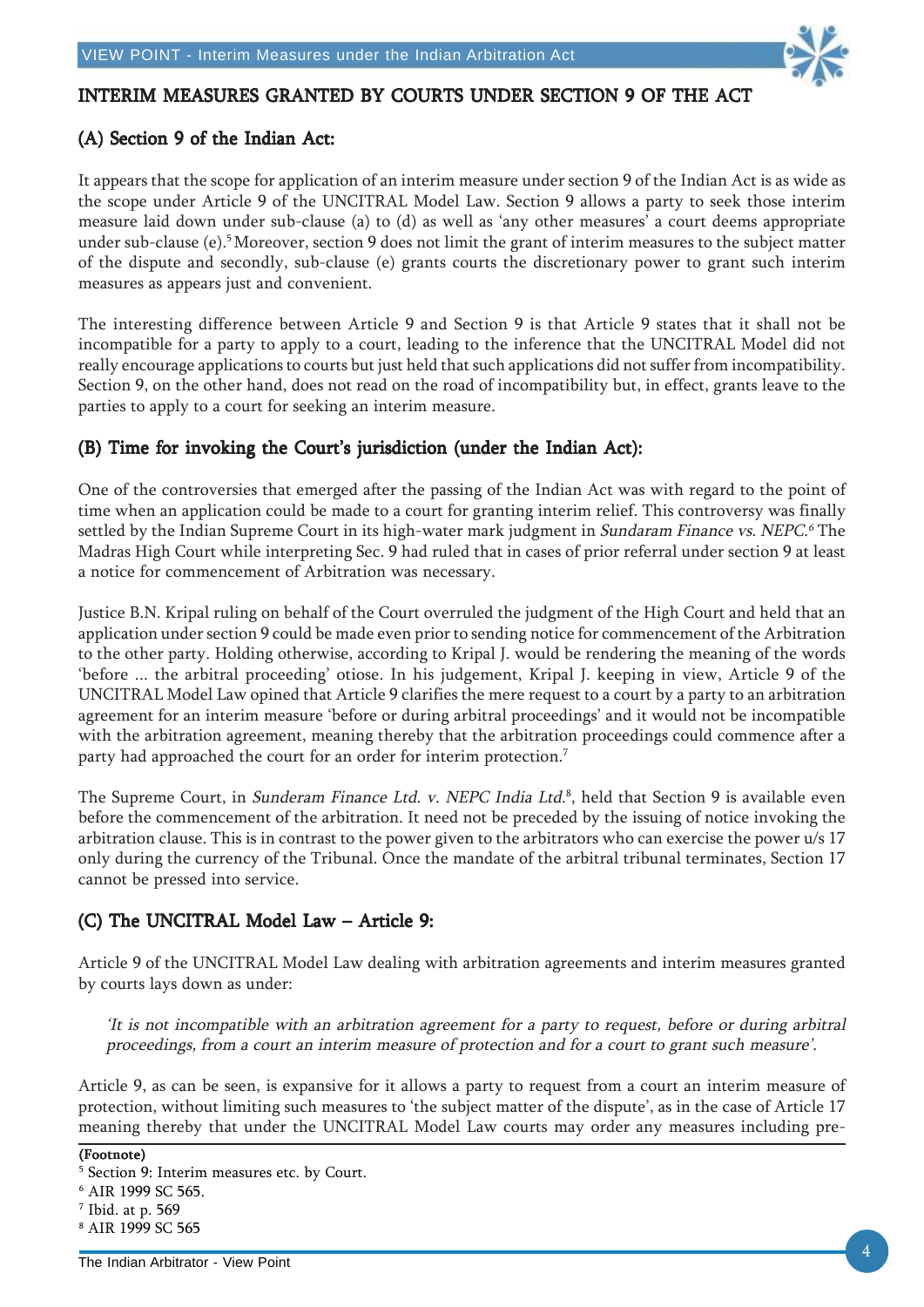

award attachments, third party compliance etc.<sup>9</sup> Article 9, also lays down that granting of an interim measure by a court does not negate the applicability of an arbitration agreement and is not contrary to the intention of parties agreeing to submit a dispute to arbitration. Thus no party can turn around and nullify an arbitration agreement on the ground that a court taken on the dispute for the limited purpose of granting interim measures under Article 9.

However, unlike the Indian Act, Article 9 does not provide for a specific time prior to the commencement of the arbitration when a dispute may be referred to a court. But being a facilitating provision, it must be interpreted in such manner as would assist its operation and not be so construed as to debar such prior referrals as allowed under the Indian Act.

## (D) The need for balanced intervention by Courts:

Arbitration procedural rules contain provisions by which a party may seek recourse to courts for grant of interim measures. The need for the court's role is felt in relation to enforcement of interim measures granted by Arbitral Tribunals, as well as, granting those interim measures that were beyond the scope of the Tribunal. The reason for expressly allowing parties to take recourse to courts is on account of the fact that constitution of an arbitral tribunal can be a time consuming process.<sup>10</sup>

The Court will generally take into account the following considerations while granting interim relief under section 9:

- 1. The party applying for interim relief must establish a prima-facie case.
- 2. The balance of convenience should be in its favour.
- 3. The party will suffer irreparable loss or injury if the interim measure is denied to it.
- 4. The exercise of discretion has to be in beneficial manner depending upon the circumstances of each case.11

### (E) General factors for interim relief:

A party seeking to obtain an interim measure (particularly before the arbitral tribunal has been constituted) must ensure that by taking steps in a court and thereby submitting to the jurisdiction of the domestic court it does not waive any rights it has under the arbitration agreement. The ability to obtain an interim measure will generally depend upon the procedural law governing the arbitration and the law in the jurisdiction in which the interim measure is sought to be enforced.

#### (Footnotes)

9 See confirmation of the same under the UNCITRAL Arbitration Rules.

 $10$  See, Indian Act, Section11.In cases of a sole arbitrator there must be unanimity in agreement between the parties and in case of a three member arbitral tribunal both the representing arbitrators need to agree on the presiding arbitrator

<sup>11</sup>Newage Fincorp (India) Ltd. V/s Asian Corp Securities Ltd. 2001 (1) RAJ page 170.

**Promoting Student Authors** 

With a view to promote and support students in developing the qualities of legal research and presentation, IIAM is providing opportunity to law students to publish original, innovative and thought provoking articles on arbitration, mediation, conciliation, dispute resolution and similar topics and critiques on judgments relating to the same topics. Selected articles will be published in the "Indian Arbitrator". From amongst the submitted articles, every year one student author will receive the "Best Young Author" certificate from IIAM.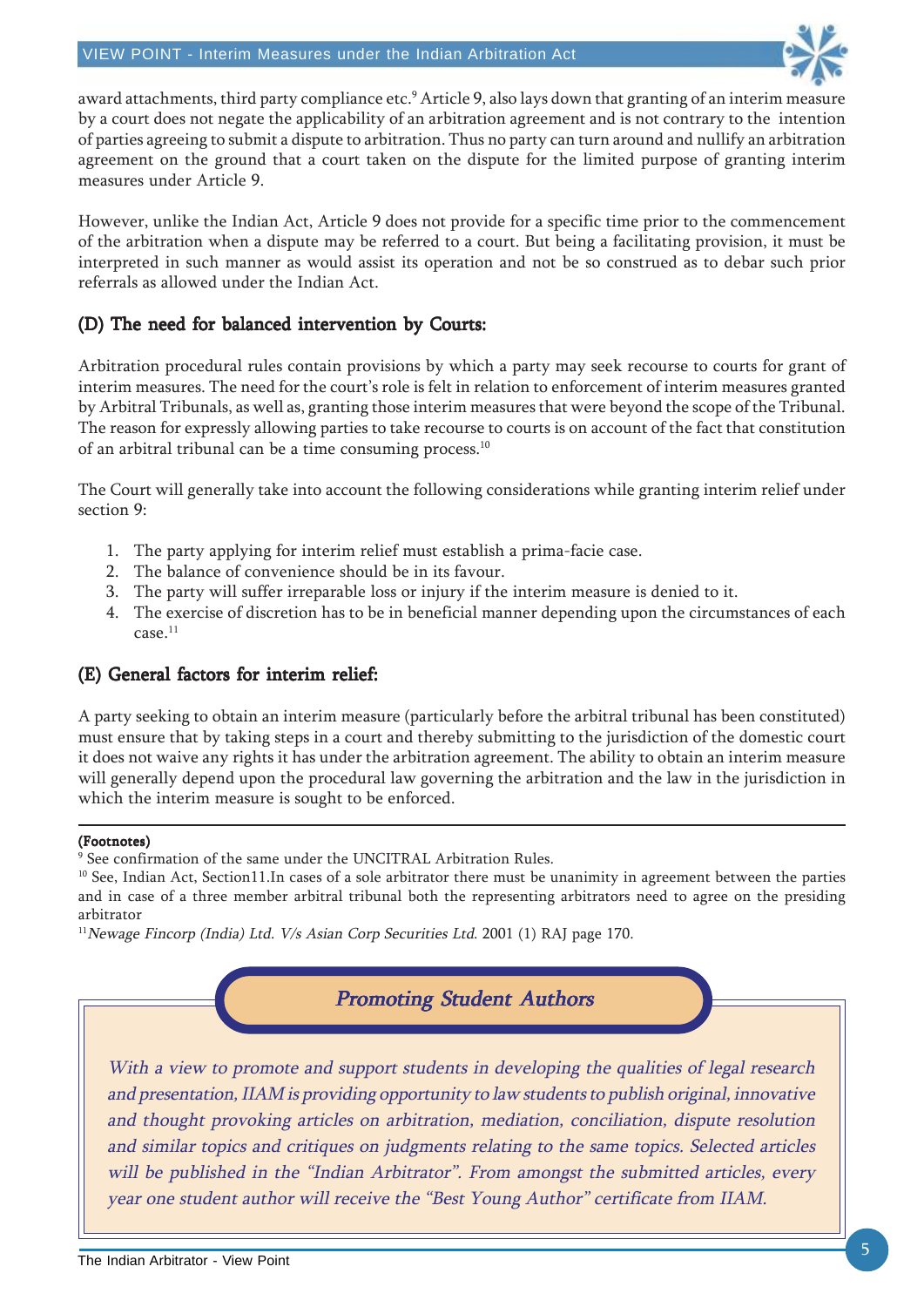

Generally, an applicant party needs to establish the following factors:

- o There is an "urgent need" for the interim measure;
- o Irreparable harm will result if the measure is not granted;
- o The potential harm if the interim measure is not granted substantially outweighs the harm that will result to the party opposing the measure if the measure is granted; and
- o There is a substantial possibility that the applicant will ultimately prevail in the dispute.

### SCOPE OF COURTS' JURISDICTION TO GRANT INTERIM RELIEF

Sub section (2) of section 2 provides in a clear and unambiguous language that Part I shall apply where the place of Arbitration is in India. However, the Delhi High Court, Dominant Offset (P) Ltd vs. Adamovske Strojirny<sup>12</sup> where the arbitration took place at London, held that Part I also applies to International Commercial Arbitration conducted outside India.

However, the Division Bench of Delhi High Court in Marriott International Inc. vs. Ansal Hotels Limited<sup>13</sup>, where arbitration proceedings were held at Kuala Lumpur in Malaysia, held that Part I of the Act shall apply to all arbitrations where the place of arbitration is in India.

Moreover, in *Max India Ltd v General Binding Corp.<sup>14</sup>* The Division Bench of the Delhi High Court upheld the decision of the Single Bench of the High Court regarding the jurisdiction of Indian courts to grant interim relief in international commercial arbitrations. The division bench uphold the judgment of single judge and came to the conclusion that as per the decision in *Bhatia International v. Bulk Trading Co*. <sup>15</sup> it was settled law that Part 1 of the Arbitration and Conciliation Act would apply to all arbitrations, including international commercial arbitrations held outside India, unless the parties by express or implied agreement excluded all or any of its provisions.

As far as the position of the Indian Law is concerned, this decision seeks to clarify the scope of the powers of an Indian court to grant interim relief in international commercial arbitration. The rule that seems to emerge is that when the parties have specifically intended that: (a) the law governing the contract; (b) the rules governing the arbitration; and (c) the court's jurisdiction and the place of arbitration are outside India, then it would signify that the Indian court's jurisdiction and applicability of Part 1 of the Act (which contains the power of the Indian courts to provide interim measures) are excluded.

### $(A)$  Sec. 9 as an exception to Sec. 5:

Section 5 of the Act no doubt forbids any intervention by any judicial authority, but any such exclusion of jurisdiction is only in matters, which are not otherwise specifically provided for. Section 9 of the Act is, however, an exception to the general rule contained in Section 5 in as much as the former specifically empowers the Civil Court concerned to pass suitable orders on the subject and in relation to matters stipulated therein. There is, therefore, no merit in the contention that Section 5 would exclude the jurisdiction of the Civil Court otherwise competent to entertain applications and pass orders in regard to the stipulated matters under Section 9 of the Act.<sup>16</sup>

#### (Footnotes)

 $12$  1997 (2) ALR 335, Similar view was again taken by Delhi High Court in the case of Olex Focas Private Limited vs. Skoda export co. Ltd., (AIR 2000 Delhi 161).

#### 13 AIR 2000 Delhi 377

<sup>14</sup> FAO (OS) 193/2009 Delhi High Court. Max India Ltd had filed a petition under s.9 seeking to restrain General Binding Corp (GBC) from implementing the terms of an agreement that it had entered into directly or through its holding company with Cosmo Films regarding the sale of its commercial prints finishing business. The agreement specifically provided that the Singapore courts had jurisdiction to resolve any disputes between the parties subject to Arbitration under the Singapore International Arbitration Center Rules. Max India had invoked the arbitration clause and duly served notice on GBC. Pending the arbitration Max India argued that it had the right to file S.9 application in India itself.

15(2002) 4 S.C.C. 105.

<sup>16</sup> Yenepoya Minerals And Granites Limited, Mangalore And Anr. Vs Maharashtra Apex Corporation Limited, Bangalore [2004(2) Arb. LR 47 (Karnataka) (DB)(Karnataka High Court) decided on 05-01- 2004]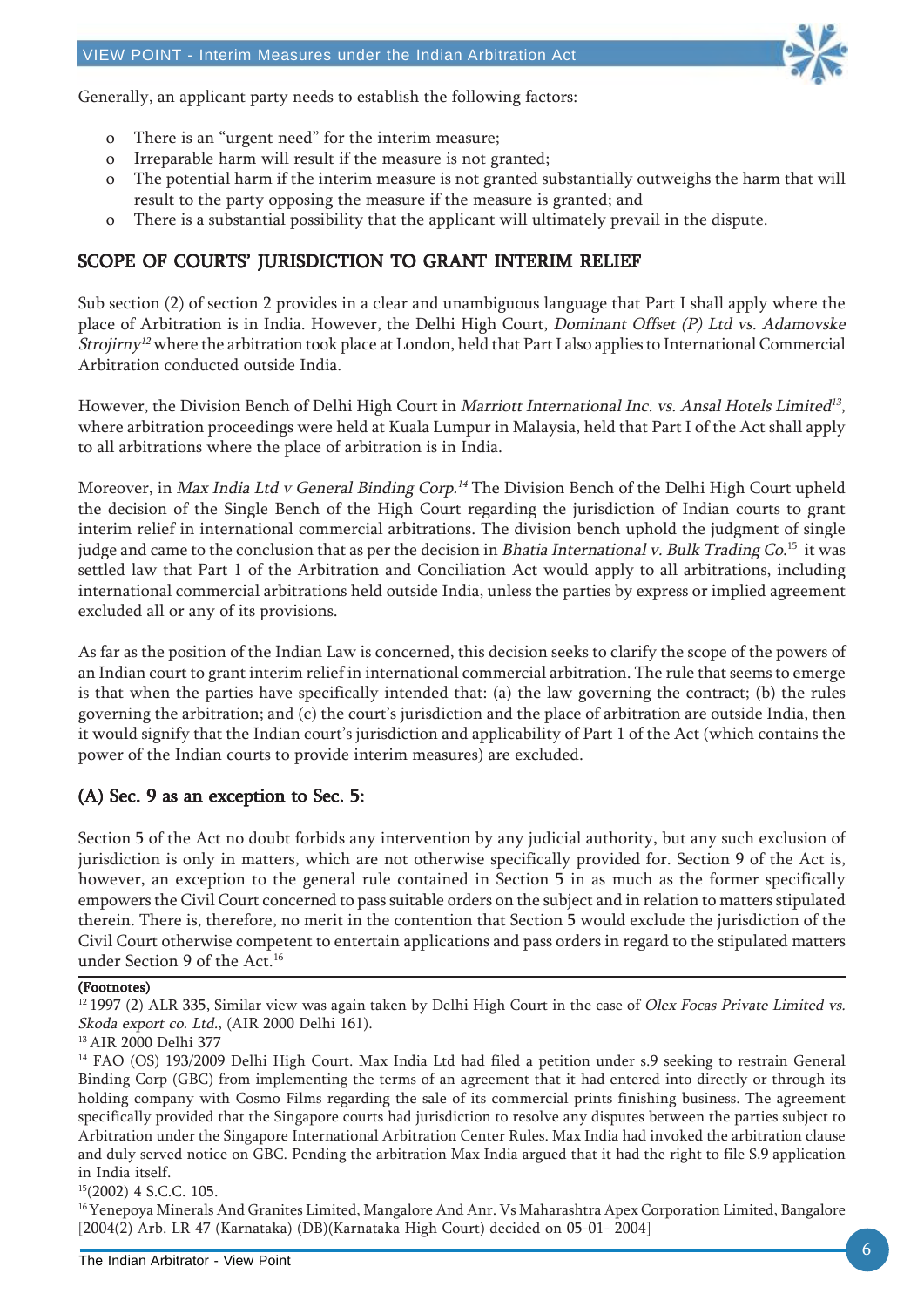

#### (B) Circumstances preventing court from granting interim relief:

The Bombay High Court in Nimbus Television & Sports Vs D G Doordarshan<sup>17</sup> opined that if the interim relief prayed for u/s 9 would amount to granting final relief frustrating the arbitration proceedings such a relief cannot be granted by the court.

In *Navbharat Ferro Alloys Ltd. vs. Continental Glass Ltd.'<sup>8</sup>, the Delhi High Court held that when the claim* is for money, the sale of materials cannot be ordered as an interim relief. However, it is submitted that an order of interim measure of protection can be passed by a competent court for sale of property where such property forming the subject matter of the dispute is perishable in nature.

The Bombay High Court, in Anil Construction vs. Vidharbha Irrigation Dev. Corpn<sup>19</sup>, held that the benefit of section 9 cannot be availed of by a party, which has no intention to appoint the Arbitral Tribunal. The provision cannot be availed by a party for restraining the other party from approaching the Arbitral Tribunal.

The Delhi High Court, in Arun Kapur v. Vikram Kapoor and others<sup>20</sup>, after considering the decision of an English court in Channel Tunnel group Ltd. vs. Balfour Beatty construction Limited<sup>21</sup> observed as follows:

"It is cardinal rule that if the party invokes preliminary alternative remedy before the Arbitral Tribunal, it is debarred from invoking the jurisdiction of the court under Section 9 of the Act. Ordinarily if the arbitrator is seized of the matter the interim relief should not be entertained and the parties should be advised to approach the arbitrator for interim relief unless and until the nature of relief intended to be sought falls outside the jurisdiction of the arbitrator or beyond terms of the agreement or reference of disputes. Otherwise, the very object of adjudication of disputes by arbitration would stand frustrated. A party should always be discouraged to knock the door of the Court particularly when the arbitrator is seized of all the relevant or even ancillary disputes."

#### (C) Is parallel application  $u/s$  9 as well as  $u/s$  17 possible?

The Court can exercise power under section 9 to grant interim measures even during the pendency of application under section 17 before the Arbitral Tribunal. Remedy available to a party under section 17 is an additional remedy and is not in substitution of section 9.22

(Footnotes) 17 All Mah. L R 1998(2) page 6 18 [1998, 1 ALR 492] <sup>19</sup> 2000 (1) M L J 38 20 2002 (1) ARB. L R 256 21 1993 (1) ALL E R 664 <sup>22</sup> Atul Ltd Vs Prakash Industries Ltd, 2003(2) RAJ 409 Delhi)



## **Are you interested to promote Mediation Clinics?**

Indian Institute of Arbitration & Mediation welcomes you to take part in an exiting attempt of social transition to make our world a safe, sustainable, peaceful and prosperous place to live. Make an important contribution by adopting or supporting Community Mediation Clinics in India.

**For details visit www.communitymediation.in**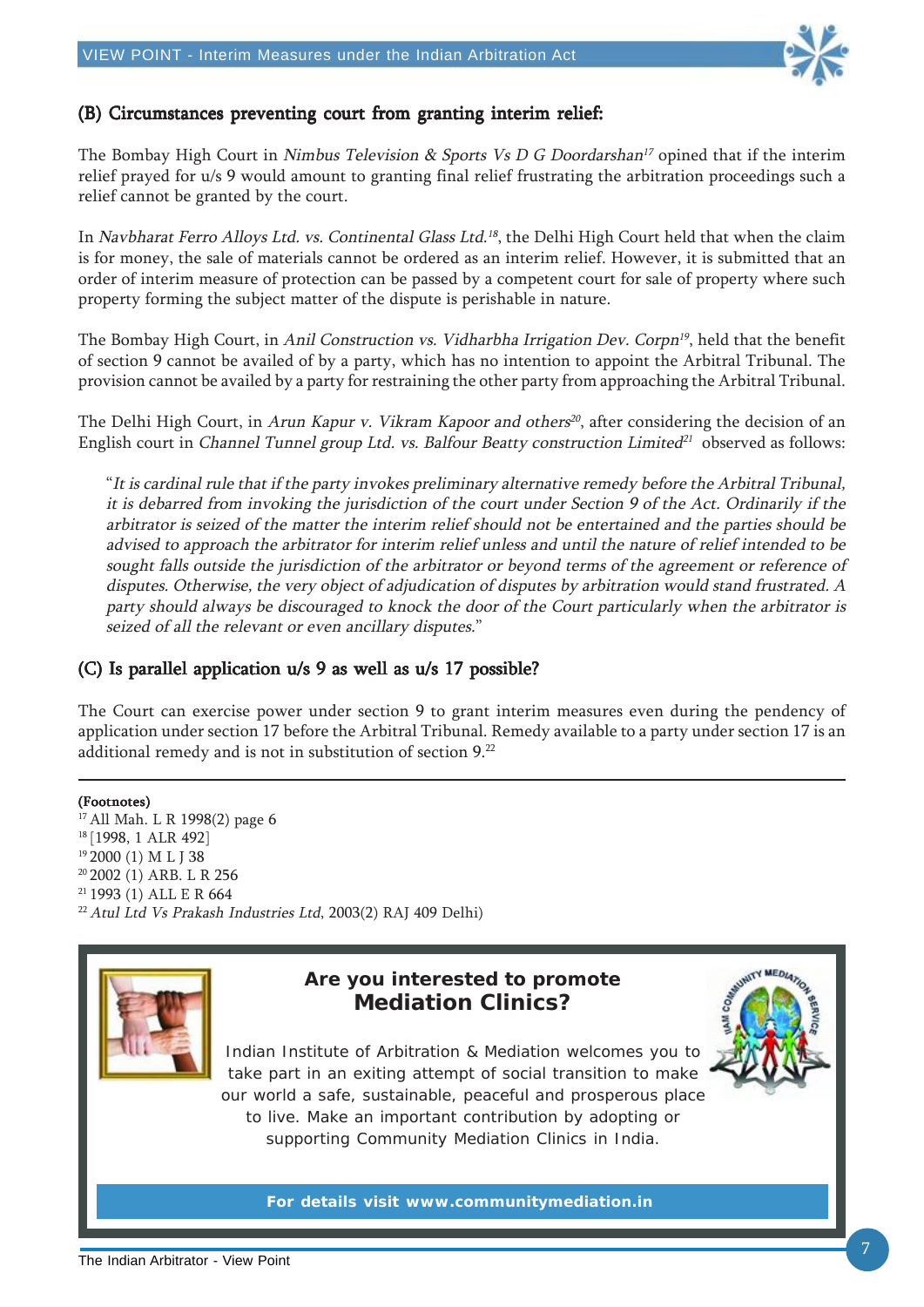

Recently, a two-member bench of the Supreme Court, in the case of Firm Ashok Traders vs. G.D Saluja<sup>23</sup> held that

- (1) An application under Section 9 is neither a suit nor an application for enforcing a right arising from a contract – Prima facie the bar enacted by Section 69 of the Partnership Act, 1932 is not attracted to an application under Section 9 of the Act.
- (2) Only a party to an arbitration agreement is qualified to make an application under Section 9. A person not a party to an arbitration agreement cannot make an application under Section 9.
- (3) When application under Section 9 is filed before the commencement of arbitral proceedings, the applicant must be able to satisfy the Court that arbitral proceedings are positively going to commence within a reasonable time. There should be proximity between the application and the arbitral proceedings.

## DRAWBACKS EXPERIENCED IN THE PROVISIONS FOR INTERIM RELIEF

The Law Commission of India in its 176<sup>th</sup> report published in 2001 noted a number of loopholes in the provisions for interim relief in the 1996 Act which were exploited by the parties after the Act came into force.24

Provisions contained in section 9 regarding the availability of interim relief even before the arbitration proceedings commence had been misused by parties. It so happened that after obtaining an interim order from the court, parties did not take initiative to have an arbitral tribunal constituted. This allowed them to reap the benefits of the interim order without any time limit.

The Law Commission in its 176<sup>th</sup> report, observed that very often, in the past, Parties had used underhand means to destroy evidence which they felt could go against them during the Arbitral Proceedings or had attempted to concoct witnesses and tamper with evidence, in the possession of a third party. As a result, there is an immediate need to change the provisions of the existing section, so that the Tribunal could get more powers to deal with such situations.

### (A) Difficulties in granting interim measures in Arbitration: (A) Difficulties in granting measures in

The contractual nature of arbitration gives rise to several unique difficulties.

- 1. Non-enforceable nature of interim measures granted by an arbitral tribunal is an accepted disadvantage that an Arbitral Tribunal faces when granting interim relief and without any coercive enforcement powers<sup>25</sup>
- 2. A common difficulty in arbitration occurs when resolution of the dispute involves a third party against whom no order of the Tribunal shall be valid for the reason of lack of jurisdiction.<sup>26</sup>
- 3. When interim measures of protection are needed against one of the parties to the arbitration, issues arise as to the availability of such remedies when they are sought at early stages in an arbitral proceeding.27

#### (Footnotes)

<sup>23 9</sup>th January, 2004(AWLJ 175)

<sup>&</sup>lt;sup>24</sup> 176<sup>th</sup> Report of the Law Commission of India available at:

www.lawcommission.nic.in/lawcommission\_176th report.pdf

<sup>25</sup> David St. John Sutton, John Kendall, Judith Gill, Russell on Arbitration, 21st ed., Sweet and Maxwell, (Russell,) pp. 386-387.

<sup>&</sup>lt;sup>26</sup> See Bernardini, The Powers of the Arbitrator, in Conservatory Measures. Also See, Lord Mustill, Comments and Conclusions, in Conservatory & Provisional Measures in International Arbitration, 9th Joint Colloquium (ICC Publication 1993) (hereinafter Conservatory Measures).

<sup>&</sup>lt;sup>27</sup> See Lawrence W. Newman and Michael Burrows, Provisional Remedies in Aid of Arbitration, 212 N.Y. L.J., Dec. 29, 1994, at 3 (hereinafter Newman II).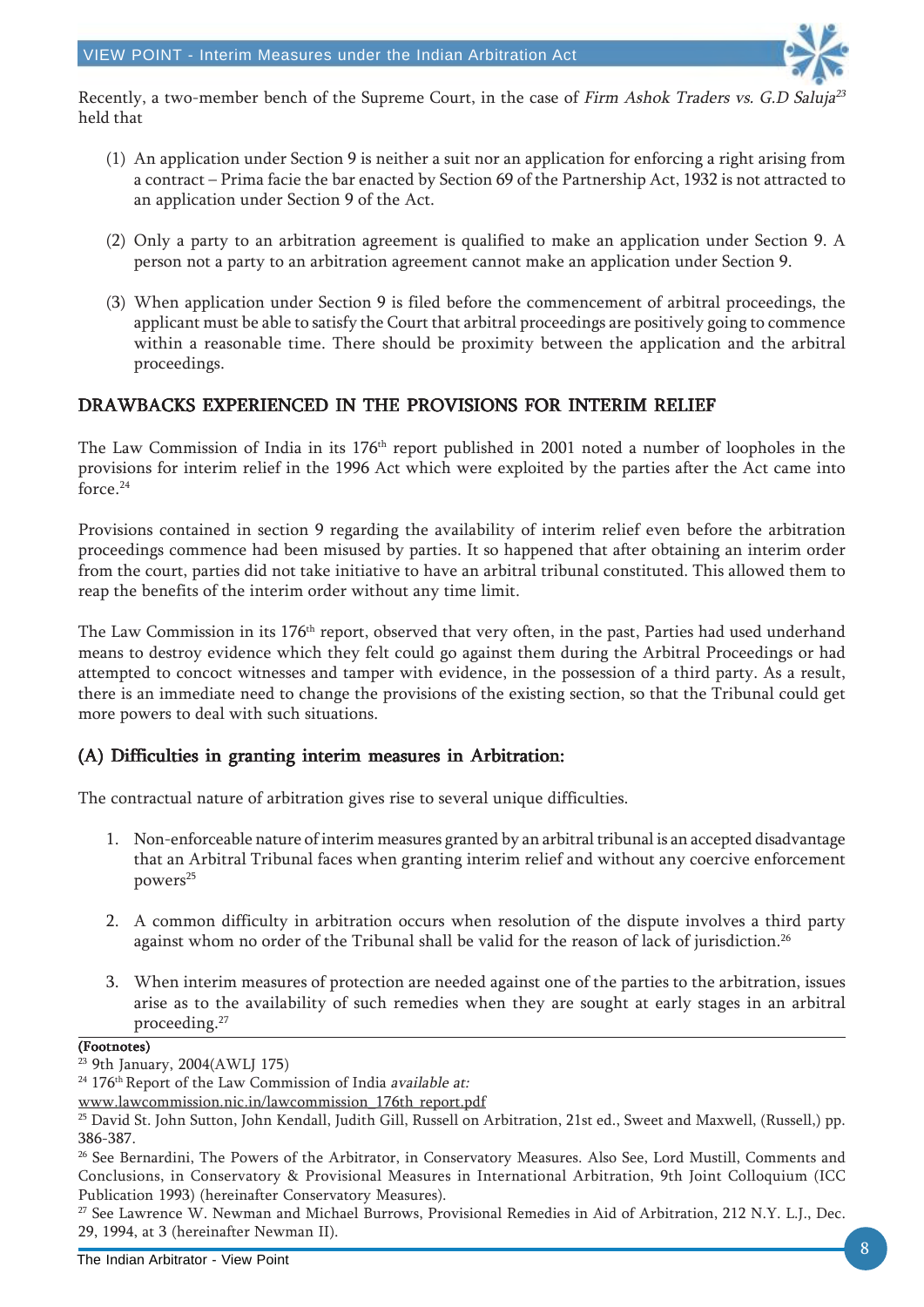

- 4. Parties to arbitration also face difficulties when one party seeks interim relief at an early stage of the proceeding. In arbitration, it is typically difficult to obtain such relief expeditiously, because the Arbitral Tribunal has not yet been constituted. Thus, most parties in need of this immediate assistance seek the aid of national courts for this emergency relief.<sup>28</sup> If a party seeks to delay the opposing party's request for an injunction or attachment, that party can slow the process considerably by taking a long time to select an arbitrator.
- 5. The Tribunal's jurisdiction to grant interim measures may be limited by the governing law of the arbitration.

### **CONCLUSION**

It is submitted that lacunas in the provisions of interim measures should be set right by legislative initiation. Six years have passed but the Amendment Bill, 2003 has not been made into law because the Legislature feels that there are many other important issues like enforcement of interim orders and Costs of proceedings which need to be taken care of before making these Amendments to Ss.9 & 17.

The system of dual agency for providing relief needs to be abolished or otherwise some enforcement mechanism be provided for enforcement of the interim measures of protections ordered by the Arbitral Tribunal. It would be better that application of interim measures is put to the Arbitral Tribunals as they are seized of the subject matter under dispute. Only when a party is not able to get relief from the Arbitral Tribunal, it should be allowed to knock the doors of the Court. This will be in line with the objectives of the Act to minimise the intervention of the Court in arbitral proceedings.

One aspect in all the statutes /rules is common: they follow the policy of minimal role to be played by Courts. Thus, one of the ways by which courts may determine whether they are required to interfere in granting an interim measure is by keeping in mind the powers exercisable by the Tribunal, thereby ascertaining whether in a given case the interim relief claimed by the applicant can be granted by the Arbitral Tribunal. If held in the affirmative, the next question they would be required to answer is whether the said relief can be granted quickly and effectively as the situation demands and herein unless the applicant is able to demonstrate that the delay will cause irreparable hardship or injury, in which case the court may intervene in order to meet the ends of justice, the court should, in all other circumstances, refrain from interfering and direct the parties to seek relief from the Arbitrators.

#### (Footnotes)

<sup>28</sup> See Richard Allan Horning, Interim Measures of Protection; Security for Claims and Costs; and Commentary on the WIPO Emergency Relief Rules (In Toto), 9 Am. Rev. Int'l Arb. 155 (1998)

(Author: Barcelona Panda is a 4th year student of Hidayatullah National Law University, Raipur)

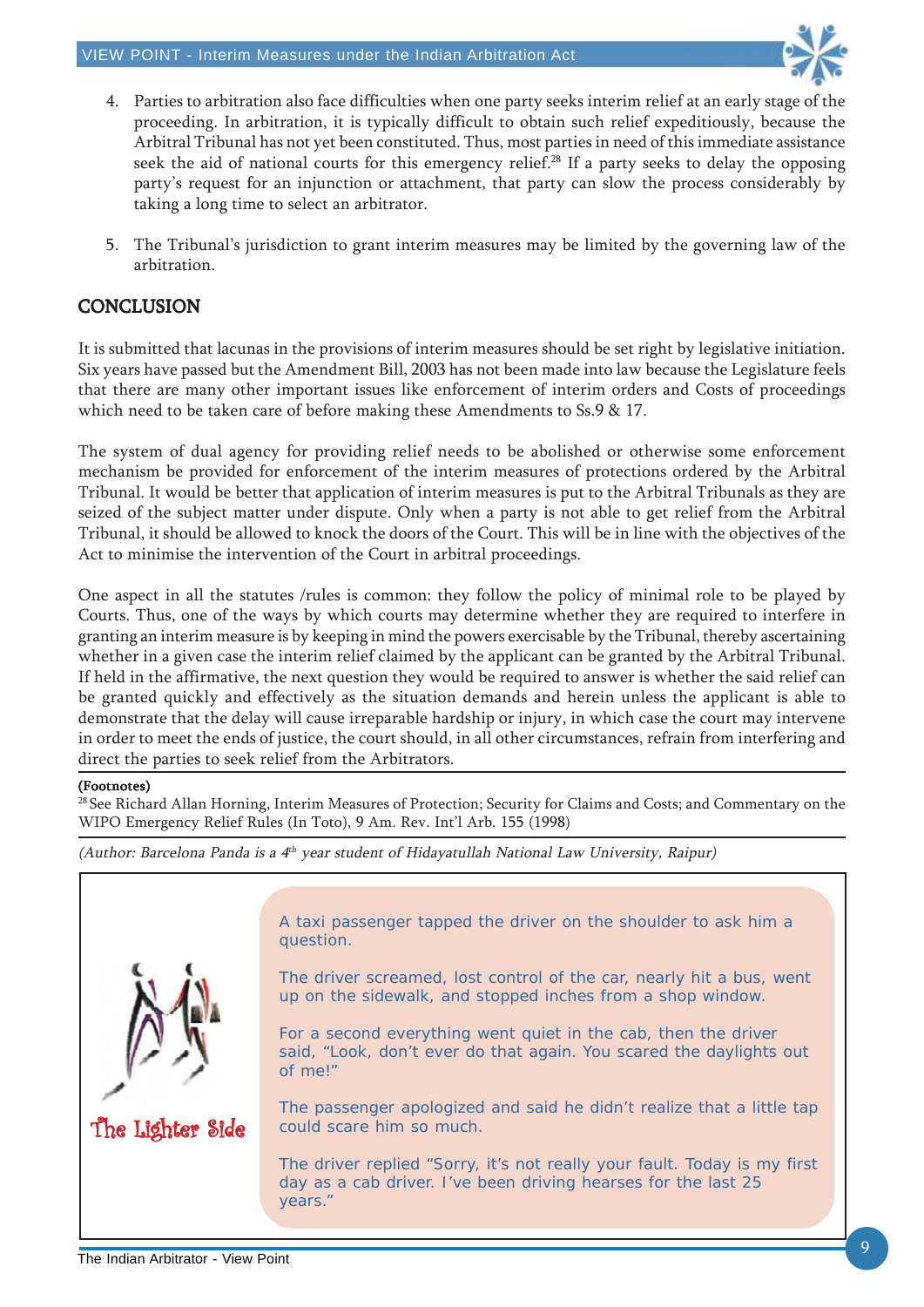

# IMI Comments on EC Consultation Paper: On the use of ADR schemes to resolve disputes related to commercial transactions and practices.(Part -1) : IRENA VANENKOVA

This is a comment by the International Mediation Institute  $(IMI)^{1}$  on the 18 January 2011 Consultation Paper of the EC Directorate-General for Health and Consumers (DG SANCO) on the use of ADR schemes to resolve disputes related to commercial transactions and practices in the EU. The Consultation Paper defines ADR as any out-of-court dispute resolution mechanism. This embraces complaint processes, ombuds schemes and other mechanisms in different sectors, trades and countries for handling individual and collective consumer redress.

IMI believes that mediation should not be categorized with other "ADR" processes. Unlike complaint processes, ombuds schemes, arbitration etc, all of which have a vital place in effective dispute management, mediation is recognized by, or assimilated into, the civil justice systems of many countries, for example through court-connected programmes. Moreover, although mediation can be used long before a formal dispute crystallizes, often mediation happens once a dispute arises in a recognized form, even though litigation has not begun. Mediation therefore provides a last-chance opportunity when other "ADR" mechanisms have been tried but have failed to resolve a dispute. The DG SANCO Consultation Paper is aimed not only at consumer disputes with companies (whether collective or not) but also at disputes that SMEs have with one another. Mediation provides a non-contentious pre-trial dispute resolution solution in both categories and should therefore be addressed separately from other ADR mechanisms. IMI generally supports the comments of the European Justice Forum insofar as they relate to those other forms of ADR.

Accordingly, IMI offers the following comments on the 16 questions posed by the Consultation Paper with a focus only on mediation.

#### (Footnote)

<sup>1</sup> The International Mediation Institute (IMI) is a Foundation (stichting) based in The Hague and classified in the Netherlands as an ANBI – Algemeen Nut Beogende Instellingen (ie an Institution Aimed At The Common Good). IMI's mission is to establish high competency and quality standards for mediators worldwide and to promote understanding and acceptance of mediation by disputants worldwide. IMI exists for the benefit of all stakeholders in the field of mediation, including all disputants, mediators and providers, trainers and educators, judiciary and Government institutions and does not pursue an agenda on behalf of any particular stakeholder group. IMI does not provide mediation services in the marketplace and is funded by donations.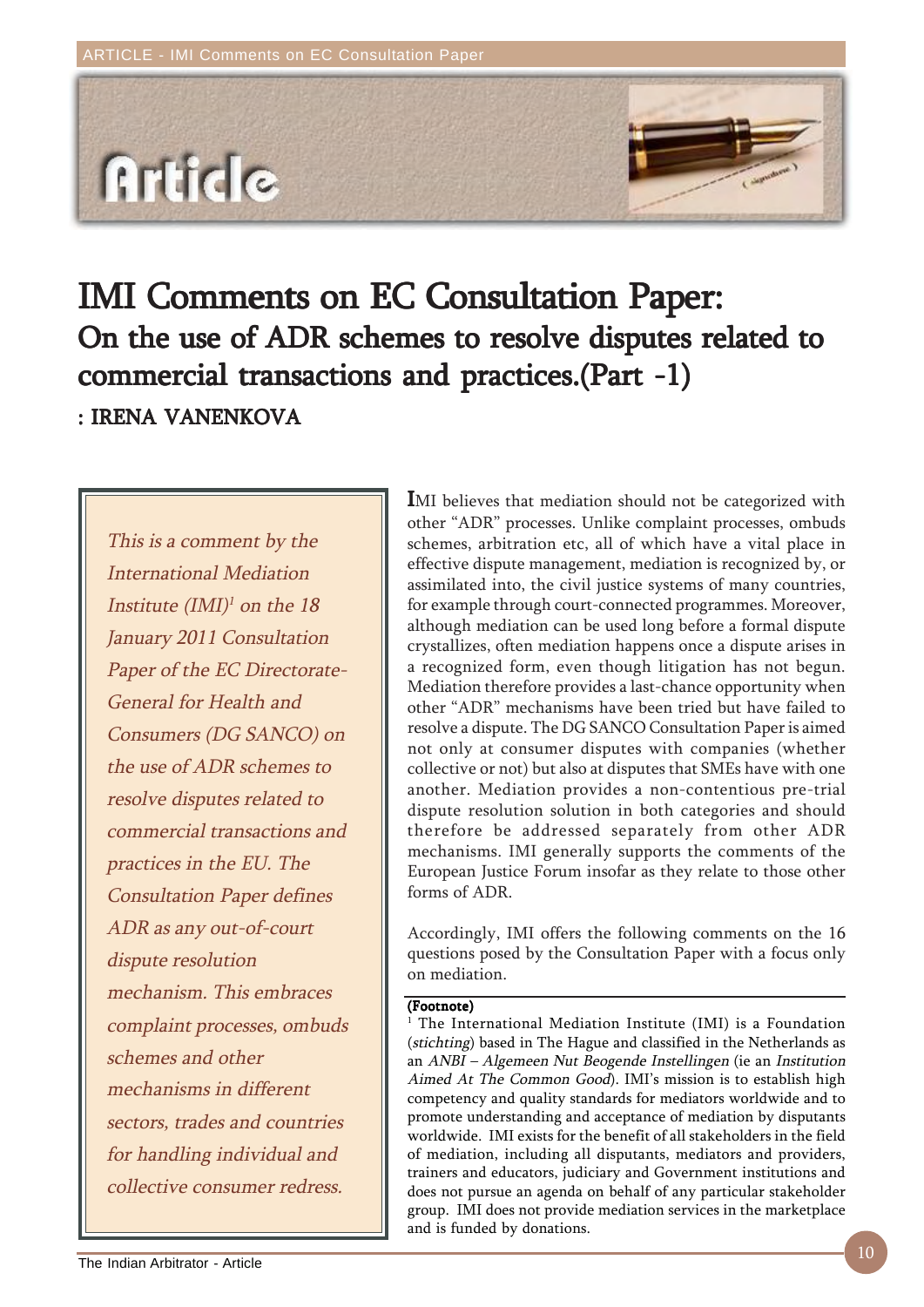

#### Consumer & Business Awareness of ADR

#### (1) What are the most efficient ways to raise the awareness of national consumers and consumers from other Member States about ADR schemes?

Consumers and businesses both need to understand the key aspects of mediation including how and why it works, the neutrality of the mediator, confidentiality, costs and the non-binding nature of the process. Without that understanding, acceptance will be low. Because mediation happens in private, and outcomes even when made public – are rarely attributed to mediation, the public appreciation of mediation is not high.

Consumer, business and government bodies could give mediation more credibility:

- Members of ECC-Net, BEUC and other consumer groups could better explain how mediation works through consumer bodies, citizens advice centres, etc and promote access to quality mediation services, indicating which businesses support mediation, via credible consumer leaders and consumer product and service analysis sources.
- o A public register could be maintained at national and EU levels listing subscribers to a public pledge<sup>2</sup> to use mediation before court action in all appropriate instances.
- o Trade bodies and other business organizations could urge members to include simple multi-step dispute resolution clauses in all terms of business with consumers.
- o Governments could fund creation of short videos<sup>3</sup> portraying the mediation process and other informative and promotional materials to enhance understanding of mediation.
- o Government agencies could include multi-step mediation clauses in all procurement and other contracts to demonstrate that they practice mediation proactively.
- o Governments could sponsor schemes within the national judicial process to encourage use of mediation, and make mediation a mandatory step prior to any judicial hearing (please see response to Q7, below).

#### (Footnotes)

2 Inspiration can be drawn from the CPR Corporate Policy Statement on Alternatives to Litigation signed by 847 businesses. A similar CPR pledge has been signed by over 1,500 law firms http://cpradr.org/About/ADRPledge/ LawFirmPledgeSigners.aspx

 $^{\rm 3}$  Although it features a B2B scenario (easily adapted to a C2B case), see, for example: http://www.inta.org/Mediation/Documents/INTAMediationQuickTime.htm and http://www.inta.org/Mediation/Documents/INTAMediationWindowsMP.htm

## Interested to contribute Articles?

We would like to have your contributions. Articles should be in English. Please take care that quotations, references and footnotes are accurate and complete. Submissions may be made to the Journals Division, Indian Institute of Arbitration & Mediation, G-209, Main Avenue, Panampilly Nagar, Cochin - 682 036 or editor@arbitrationindia.com.

Publication of the Article will be the discretion of IIAM and submissions made indicates that the author consents, in the event of publication, to automatically transfer this one time use to publish the copyrighted material to the publisher of the IIAM Journal.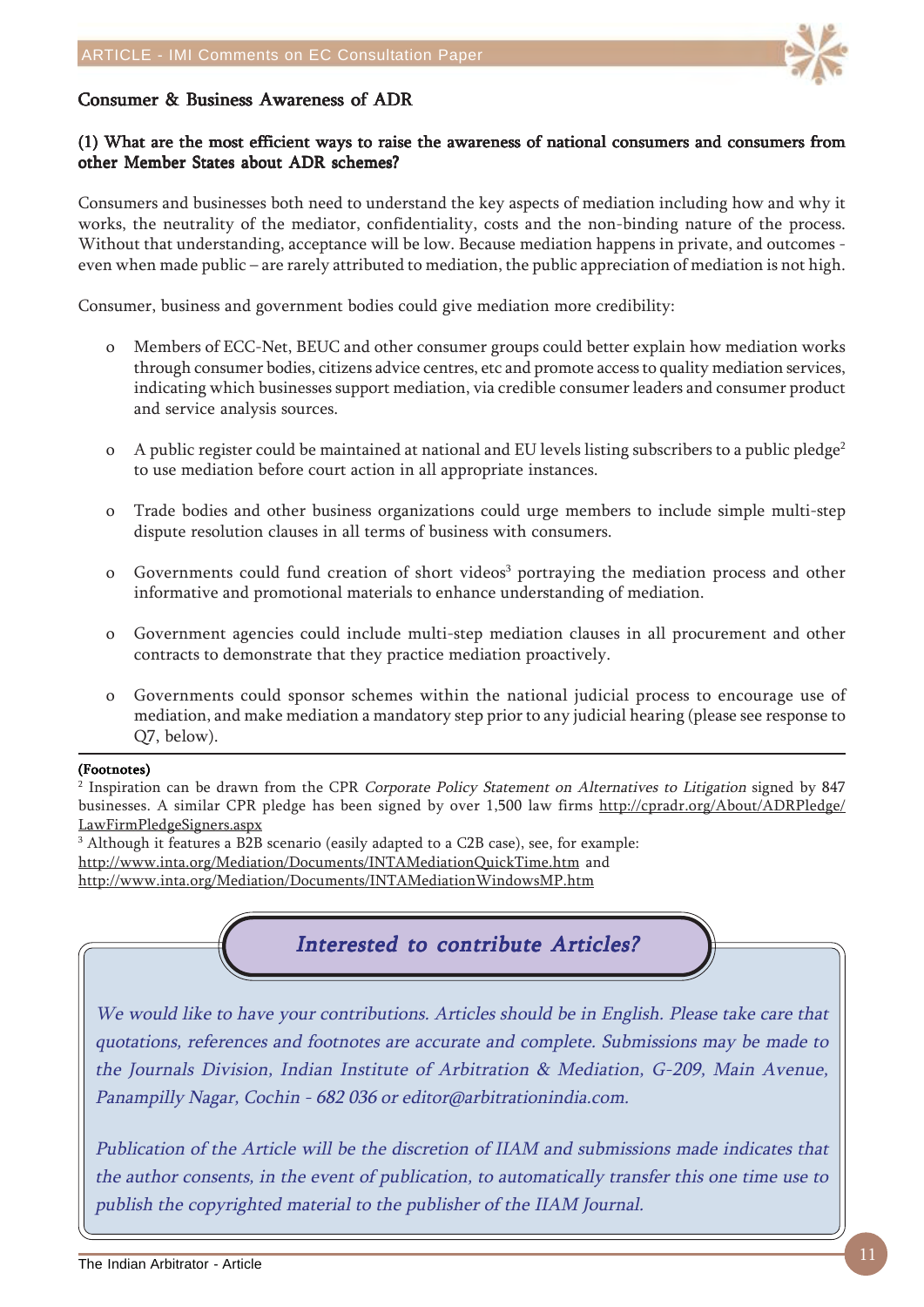

#### (2) What should be the role of the European Consumer Centres Network, national authorities (including regulators) and NGOs in raising consumer and business awareness of ADR?

In addition to the roles suggested in Q1 above, ECC-Net is well-placed to offer an information, co-ordinating and convening service to secure best practice sharing and a degree of commonality in approach.

Complaints and ombuds schemes often have terms of reference that exclude certain cases, and their services do not necessarily resolve all disputes that they can handle. The schemes and their regulators need to explain to consumers what options they have if their dispute remains unresolved. Instead of merely directing them to court action, they should strongly encourage mediation before any court action.

Helplines can be enormously useful to consumers and SMEs. The UK's National Mediation Helpline<sup>4</sup>, operated under the authority of the Ministry of Justice, is an instructive and credible model for impartial advice and guidance.

#### (3) Should businesses be required to inform consumers when they are part of an ADR scheme? If so, what would be the most efficient ways?

It would be more effective to encourage businesses to subscribe to a pledge (see Q1) and to indicate when they are part of a mediation scheme rather than compel them to do so. Many businesses need to be educated in mediation techniques in order to appreciate mediation as a competitive advantage and actively want to highlight their inclination to avoid rather than foster disputes. Compulsion before education usually fails to have the desired effect except when integrated into judicial process. Some form of kitemark or logo would work well, especially if linked to a pledge as described under Q1 above, and backed by relevant trade or industry bodies. Requiring consumers to agree to subsidized or free mediation via legal aid schemes would be valuable since many will not have experienced mediation and may otherwise reject the idea through lack of experience or understanding.

#### (4) How should ADR schemes inform their users about their main features?

Websites. Most responsible subscribers to dispute resolution schemes will indicate their endorsement and commitment on their own websites and link to a place where objective and impartial information will be available. Additionally, while each country is different, some have umbrella organizations for independent advice bodies.<sup>5</sup>

### Involvement of Traders/Suppliers

#### (5) What means could be effective in persuading consumers and traders to use ADR for individual or multiple claims and to comply with ADR decisions?

The most effective means of ensuring mediation is used is for judicial systems to embrace mediation as a procedural precursor to litigation (ie make mediation a mandatory pre-trial process step). Please see response to Q7 below.

Regarding compliance, because mediation is consensual and any outcome is achieved voluntarily, there is typically a very high level of compliance by the parties and mediated settlement agreements generally include compliance aspects. Where mediated settlements risk non-compliance by one or more parties, the settlement could be converted into a consent judgment or writ of execution in some countries.

Another means of persuading disputing parties to take advantage of mediation is to lower the financial threshold through public and other subsidy of mediation in the consumer field (please see answer to Q11 below). Legal Aid schemes for consumers should require mediation as a precursor to any litigation and

#### (Footnotes)

<sup>4</sup> http://www.nationalmediationhelpline.com/

<sup>&</sup>lt;sup>5</sup> See for example: <u>http://www.adrnow.org.uk/</u>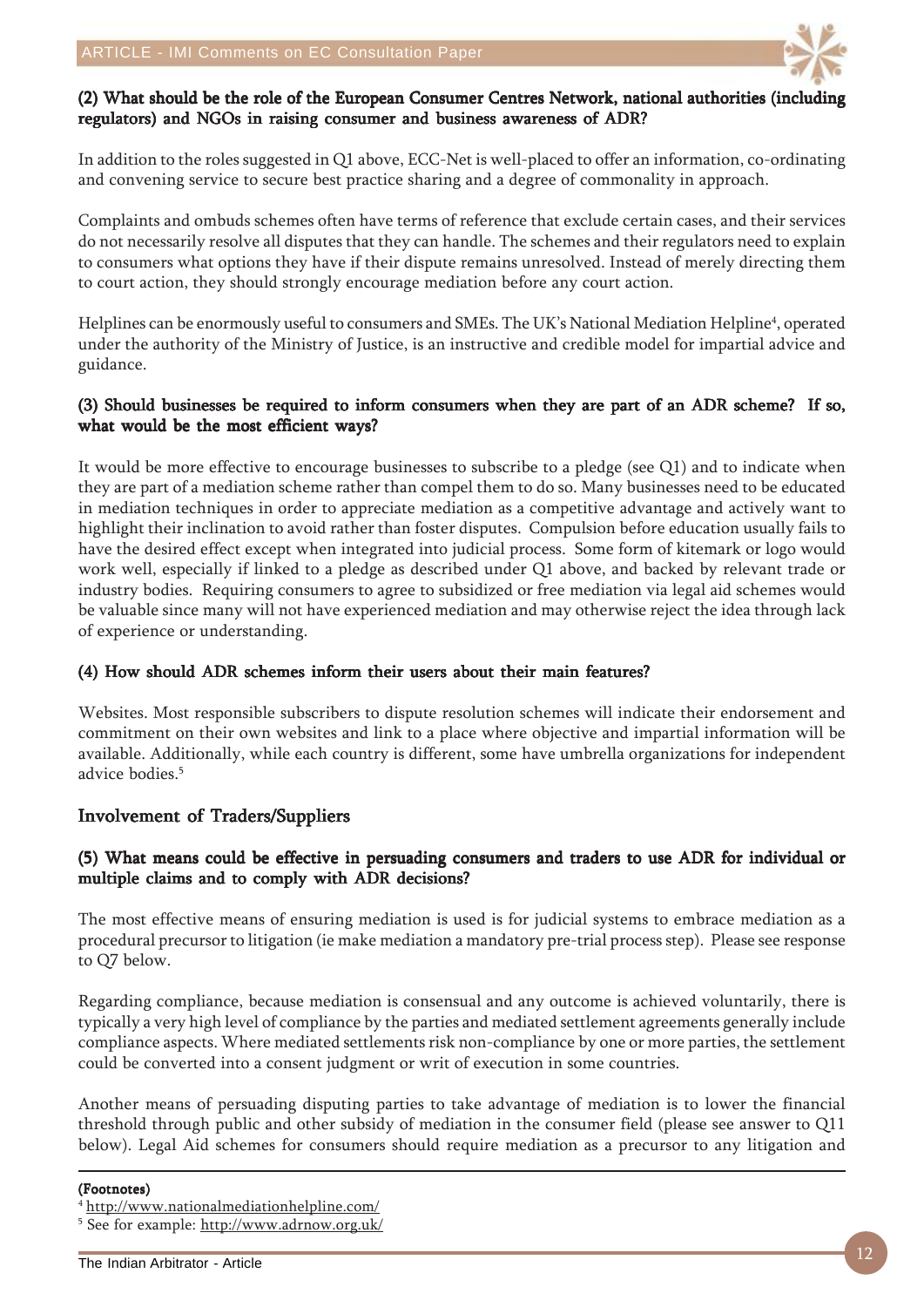

adverse cost consequences (eg withdrawal of legal aid) for failing to participate in good faith should be made clear.

Businesses, including SMEs, could make much greater use of multi-step dispute resolution clauses in standard terms of business and contracts, helping themselves, as well as their customers, to reduce exposure to timeconsuming complaints and disputes. Such multi-step clauses could, for example, include negotiation, voluntary referral to a complaints process, and/or an ombuds process, and if these fail to resolve the matter, then to mediation, and if mediation should fail the case could then be referred to arbitration.

#### (6) Should adherence by the industry to an ADR scheme be made mandatory? If so, under what conditions? In which sectors?

It would generally not be necessary to make adherence to a mediation scheme mandatory. If mediation is incorporated into civil justice systems as a necessary precursor to litigation via court-connected schemes (as recommended in the response to Q7, below), this will naturally encourage businesses to introduce ADR much earlier in a dispute's life cycle. This would benefit consumers and others with whom they fall into dispute.

(Author: Irena Vanenkova is the Executive Director of International Mediation Institute. She can be reached at Irena.Vanenkova@IMImediation.org.)

#### Think  $\ldots$ **The 100 Dollar Bill**

A well known speaker started off his seminar by holding up a \$100 bill in a room of 200 people, and asked, "Who would like this \$100 bill?" Hands started going up.

He said, "I am going to give this \$100 bill to one of you, but first let me do this...." He proceeded to crumple the \$100 up.

He then asked, "Who still wants it?". Still the hands were up in the air.

"Well".....he replied, "What if I do this?".....and he dropped it on the ground and started to grind it into the floor with his shoe. He picked it up, now crumpled and dirty. "Now who still wants it?" he asked. Hands still shot up!

"My friends, you have all learned a very valuable lesson. No matter what I did to the money, you still wanted it...because it did not decrease in value. It was still worth \$100."

Many times in our lives, we are dropped, crumpled, and ground into the dirt, by the decisions we make, and the circumstances that come our way. We feel as though we are worthless. But no matter what has happened or what will happen, you never lose your value!

Dirty....clean.....crumpled....or finely creased..... you are still priceless to those who love you. The worth of our lives comes not in what we do or who we know, but by WHO WE ARE.

You are special....don't ever forget it. Count your blessings.....................NOT your problems.

~Author Unknown~